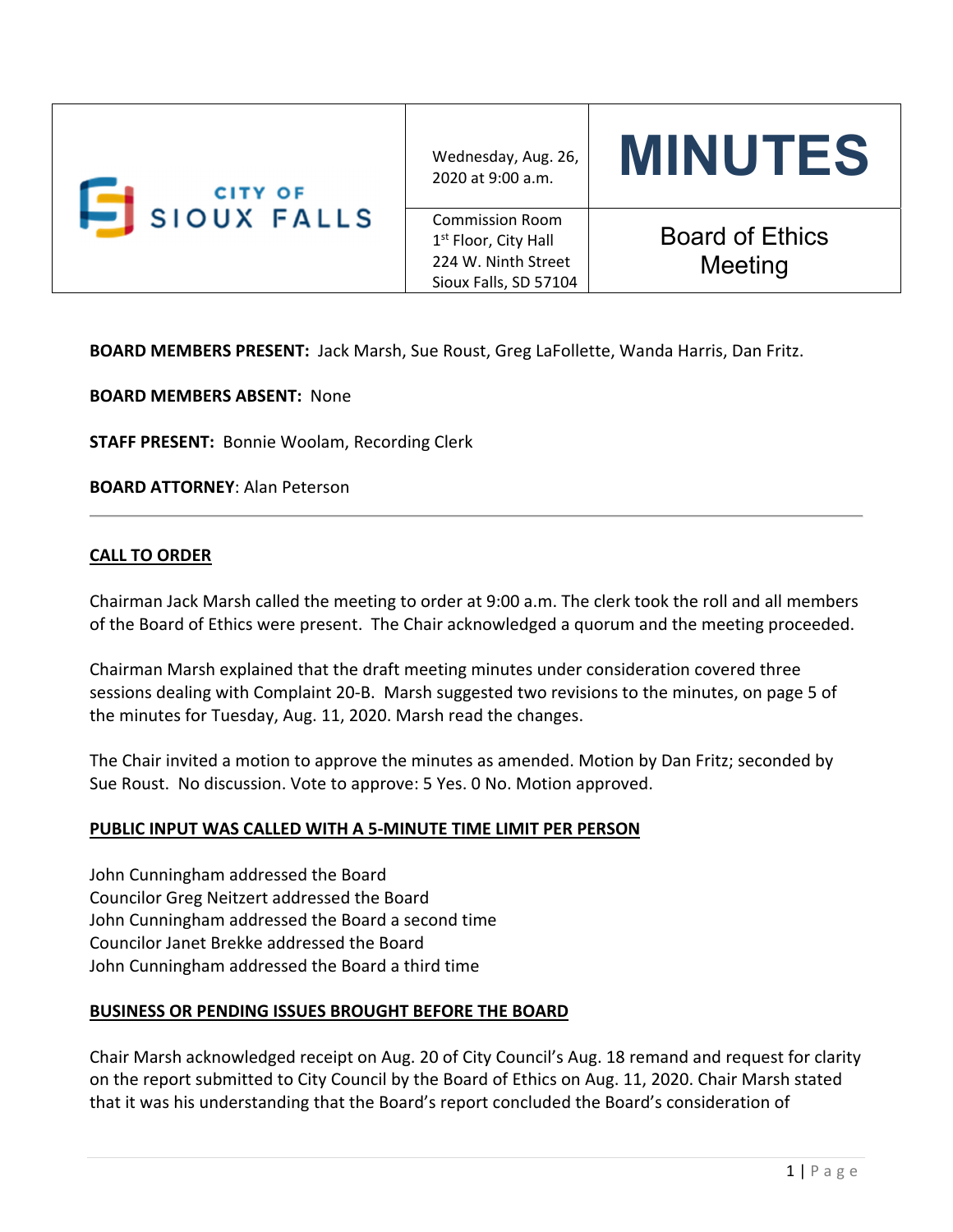Complaint 20‐B and that jurisdiction had transferred from the Board of Ethics to the City Council as of Aug. 11.

Board members concurred that an executive session was not necessary to consult with legal counsel and to consider the remand from City Council.

The meeting continued in open public session.

Board Attorney Alan Peterson cited 35.058(c) of the complaint procedure. The Board discussed its obligations and responsibilities under the ordinance as well as options available to the Board in response to the questions posed by City Council. The issue of confidentiality of prior proceedings and documents was discussed, in light of the waiver of confidentiality from the accused, Councilor Greg Neitzert, received by letter on Aug. 24, 2020. Board counsel advised that the Board could choose to answer the questions posed but was not required to do so.

Board members discussed the Council's remand of 20‐B and the questions posed. The board reached consensus that answers to the questions were included in the Board's original report of Aug. 11 and that further elaboration was unnecessary. Furthermore, following discussion, the board reached consensus that Chapter 35, Code of Ordinances, explains the processes for handling and disposition of Complaint 20‐B by City Council, including the recommendations and findings forwarded by the Board of Ethics.

Chair Marsh recognized Greg LaFollette for a motion.

Greg LaFollette moved: The Sioux Falls Board of Ethics hereby returns City Council's remand with a comment that the Board's report stands as submitted. Motion died for lack of a second.

Chair Marsh recognized Wanda Harris for a substitute motion. Moved by Wanda Harris; seconded by Sue Roust: The Sioux Falls Board of Ethics hereby responds to City Council and recommends review of the Board's previously submitted official report for answers to the questions posed. The Board of Ethics further recommends that the Council review Chapter 35, Code of Ordinances, Sioux Falls, for guidance pertinent to the Council's jurisdiction over and disposition of this matter.

There was further discussion. LaFollette called the question. Chair Marsh directed the clerk to take a roll call vote on the motion.

| Dan Fritz       | Yes                                            |
|-----------------|------------------------------------------------|
| Sue Roust       | Yes                                            |
| Greg LaFollette | Yes                                            |
| Jack Marsh      | Yes                                            |
| Wanda Harris    | Yes                                            |
|                 | Vote to Approve: 5 Yes. 0 No. Motion approved. |

The matter was referred back to Sioux Falls City Council. (Note: Following the meeting, Chair Marsh sent a letter (copy attached) to City Council, informing City Council of the Board's action. The letter was delivered to the City Clerk's Office on the same day, Aug. 26.)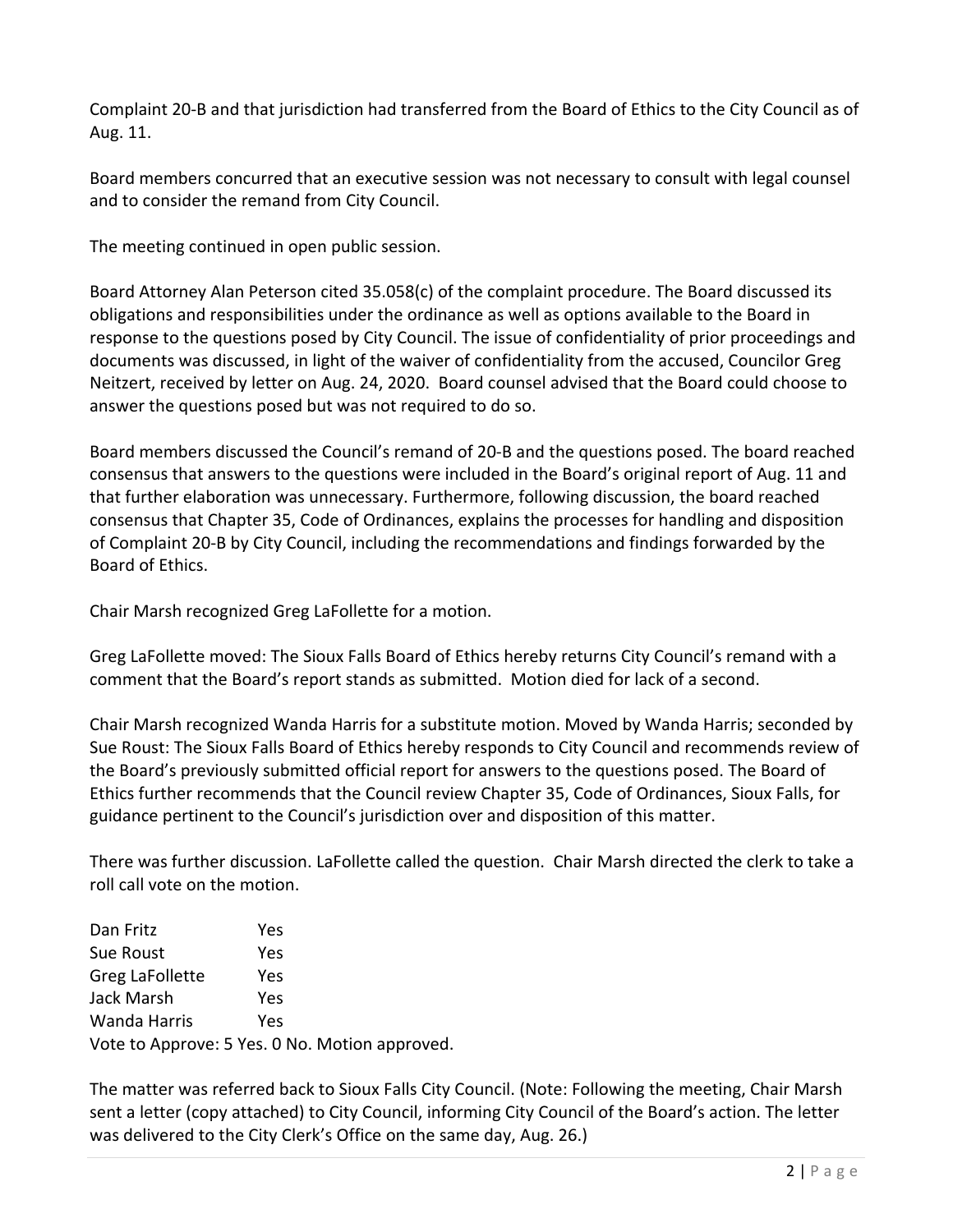Greg LaFollette moved to adjourn; seconded by Sue Roust Vote to adjourn: 5 Yes. 0 No. Motion approved. Meeting adjourned at 10:14 a.m.

# **NEXT MEETING**

Not set.

Respectfully submitted,

Bonnie Woolam Recording Clerk